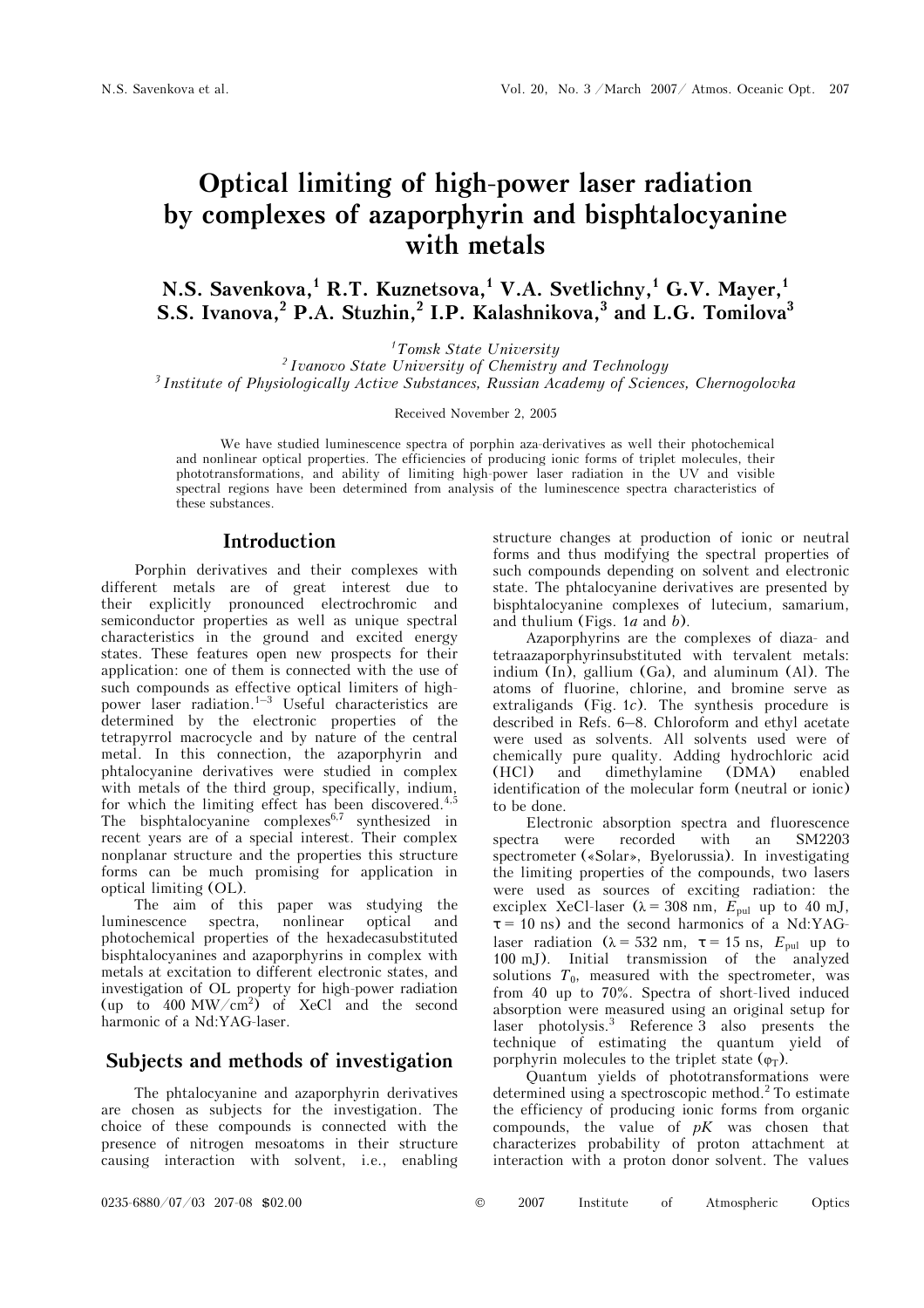

**Fig. 1.** Structure formulas: (*a*) bisphtalocyanine complexes: lutecium hexadeca-propyloxybisphtalocyanine –  $\text{Lu}[(OC_3H_7)_8PC]_2$ : R=C<sub>3</sub>H<sub>7</sub>, , Ln=Lu; thulium hexadeca-pentyloxybisphtalocyanine – Tm[ $(OC_5H_{11})_8PC]_2$ : R=C<sub>3</sub>H<sub>11</sub>, , Ln=Tm; samarium hexadecabenzyloxybisphtalocyanine – Sm[( $OC_6H_3CH_2$ )<sub>8</sub>Pc]<sub>2</sub>: R=C<sub>6</sub>H<sub>3</sub>CH<sub>2</sub>, Ln=Sm; (*b*) lutecium hexadecamethylbisphtalocyanine– Lu[(CH<sub>3</sub>)<sub>8</sub>Pc]<sub>2</sub>; (*c*) azaporphyrin complexes ClInDAIIMe<sub>4</sub>Bu<sub>4</sub>: M=In, X=Cl, Y is missing, R<sub>1</sub>=N<sub>1</sub>  $R_2=CH$ ,  $R_3=CH_3$ ,  $R_4=C_4H_9$  is the chlorindium-diazaporphyrin; ClGaDAPMe<sub>4</sub>Bu<sub>4</sub>: M=Ga, X=Cl, Y is missing, R<sub>1</sub>=N, R<sub>2</sub>=CH,  $R_3 = CH_3$ ,  $R_4 = C_4H_9$  is the chlorgallium-diazaporphyrin;  $F_2InDAPMe_4Bu_4$ ,  $\tau$ ba<sup>+</sup>: M=In, X=Y=F, R<sub>1</sub>=N, R<sub>2</sub>=CH, R<sub>3</sub>=CH<sub>3</sub>,  $R_4 = C_4 H_9$ , tba<sup>+</sup>=N<sup>+</sup>  $(C_4 H_9)$ <sub>4</sub> is the tetrabutylammonium salt of difluorindium-diazaporphyrin; F<sub>2</sub>InOPTAP<sup>-</sup>tba<sup>+</sup>: M=In,  $X=Y=F, R_1=R_2=N, R_3=R_4=C_6H_5$ , tba=N $(C_4H_9)_4$  is the tetrabutylammonium salt of difluorindium-diazaporphyrin; FInOPTAP: M=In, X=F, Y is missing,  $R_1=R_2=N$ ,  $R_3=R_4=C_6H_5$  is the fluorindium-octaphenyltetraazaporphyrin; ClInOPTAP: M=In, X=Cl, Y is missing,  $R_1=R_2=N$ ,  $R_3=R_4=C_6H_5$  is the chlorindium-octaphenyltetraazaporphyrin; ClGaOPTAP: M=Ga, X=Cl, Y is missing,  $R_1=R_2=N$ ,  $R_3=R_4=C_6H_5$  is the chlorgallium-octaphenyltetraazaporphyrin BrInOPTAP: M=In, X=Br, Y is missing,  $R_1=R_2=N$ ,  $R_3=R_4=C_6H_5$  is the bromindium-octaphenyltetraazaporphyrin; BrAIOPTAP: M=Al, X=Br, Y is missing,  $R_1=R_2=N$ ,  $R_3=R_4=C_6H_5$  bromaluminium-octaphenyltetraazaporphyrin; PhInOPTAP: M=In, X=C $_6H_5$ , Y is missing,  $R_1=R_2=N$ ,  $R_3=R_4=C_6H_5$  is the phenylindium-octaphenyltetraazaporphyrin;  $CH_3COOIn(OCH_3Ph)_8TAP$ :  $M=In$ ,  $X=CH_3COO$ , Y is missing,  $R_1=R_2=N$ ,  $R_3=R_4=C_6H_5$  OCH<sub>3</sub> is the indiumacetate-octa-*n*-oxymethyl-phenyltetraazaporphyrin.

of *ðK* in the ground and excited fluorescent states are determined from the experimental titration curves plotted using data on the behavior of the absorption  $pK(S_0)$  and fluorescence  $pK(S_0^{\text{fl}})$  spectra, from the value of  $-\log[HCI]$ , at which the proton accept is half finished. The value of *ðK* for the excited Franck–Condon state  $(pK_a, {}^{f.c})$  was determined by the shift of the  $S_0 \rightarrow S_1$  band.<sup>9</sup>

To characterize ability of a solution to optically limiting radiation (OL) we have chosen the limitation coefficient of  $LC = T_0/T_W$ , where  $T_0$  is the linear transmission of the solution measured by means of the spectrophotometer,  $T_W$  is its transmission at laser radiation power density equal to *W.*

## **Results and discussion**

## **Stationary spectra of absorption and luminescence**

Figure 2 presents the stationary absorption spectra of azaporphyrin and bisphtalocyanine derivatives showing that all complexes of the corresponding molecules in chloroform have qualitatively similar absorption spectra, which are characterized by intense bands in the range from 600 to 700 nm. The bathochromic shift of the *Q*-band increases depending on the central metal atom owing to the liganda induction effect, either electron-donor or electron-acceptor in relation to the porphyrin ring. In the short-wave region ( $\approx 380$  nm) of electronic absorption spectra (EAS) (see Fig. 2), there is a Sore band typical for the porphyrin derivatives. Intensity and shape of the band are quite individual. For instance, the solution  $F_2InOPTAP^-tba^+$  is distinguished among the octaphenyltetraazaporphyrins (Fig. 2*à*, curve *4*). This compound is an ion pair of the difluorinated porphyrin cycle with tetrabutylammonyl. Its absorption spectra have low intensity of the Sore band as comparison with another tetraazaporphyrins, and in the visible range have two distinct maxima at 649 and 714 nm.

In addition, PhInOPTAP (Fig. 2*b*) also essentially differs from the tetraazaporphyrins since the Sore band  $(S_0 \rightarrow S_3$ -transition) in neutral chloroform is found in the long-wave region  $(\lambda_{\text{max}} = 400 \text{ nm})$  in contrast to other OPTAP. In neutral solutions of all the rest tetraazaporphyrins: ClInOPTAP, BrInOPTAP, ClGaOPTAP, and BrAlOPTAP there is a band in the range of 380 nm. Slight acidification of the PhInOPTAP solution, for enhancing the intermolecular interactions, removes the spectral individuality, it will completely coincide with the spectra of the rest OPTAP, i.e., *Q*-band remains at its place, and the Sore band is shifted to the region of 380 nm. With the further acidification of PhInOPTAP solution, one can observe the spectral changes (see Fig. 2*b*, curve *2*), analogous to changes for other OPTAP, connected with the production of ionic forms. This difference in the position of  $S_0 \rightarrow S_3$ transition can be caused by the capability of the volumetric extraligand Ph of coordinating with the localized electron density in its molecule, which is attenuated due to the intermolecular interactions.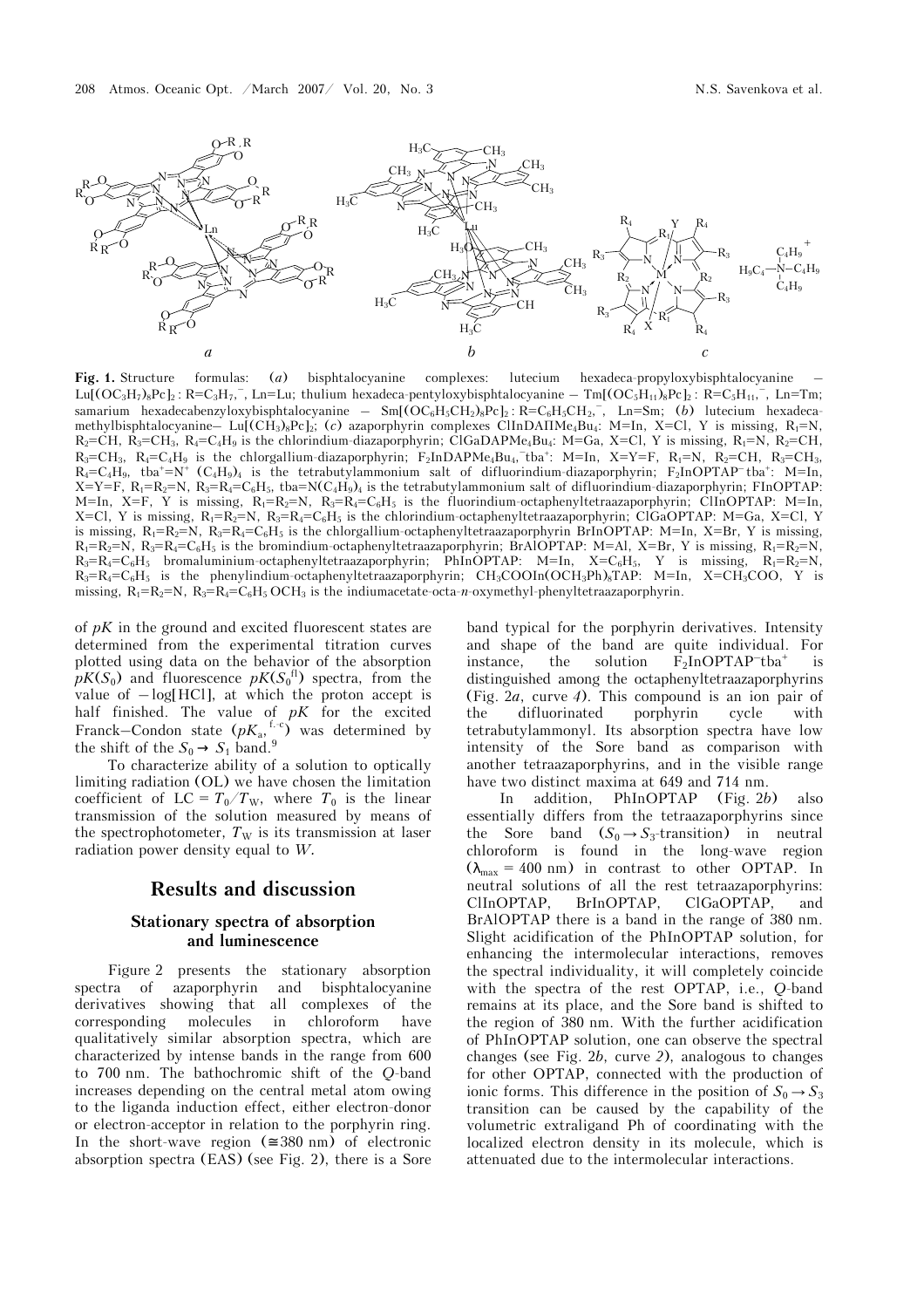

**Fig. 2.** Absorption spectra: (*à*) FInOPTAP in CHCl3  $5 \cdot 10^{-6}$  mole/l (curves  $1-3$ ), with addition of HCl: 0.005% (2); 0.05% (*3*); F2InOPTAP–tba+ in chloroform 2.5 ·10–4 mole/l (*4*); (*b*) solutions in chloroform  $C = 5 \cdot 10^{-6}$  mole/l; PhInOPTAP  $(1, 2)$ ; ClInDAPMe<sub>4</sub>Bu<sub>4</sub>  $(3, 4)$ , with addition of HCl: 0.05% (*2*); 1% (*4*); (*c*) solutions in chloroform  $Tm[(OC_5H_{11}Pc]_2$  (*1*),  $Sm[(OC_6H_5CH_2)_8Pc]_2$  (2), Lu[(CH<sub>3</sub>)<sub>8</sub>Pc]<sub>2</sub> (3);  $C = 6 \cdot 10^{-5}$  (*1*);  $10^{-4}$  mole/1 (2, 3).

In absorption spectra of bisphtalocyanine complexes in the visible region, one can observe some maxima, which correspond to some forms.7,8,10 All the complexes have the maximum in the range from 660 to 680 nm (*Q*-band), typical for such compounds and corresponding to the Sore band in the range of 320 nm, which conforms to absorption of the  $\pi$ conjugate system. Maxima at 630 and 720 nm correspond to the reduced and oxidized forms.<sup>7,8,10</sup> The ratio of these forms in solution depends on the structure and can vary (Fig. 2*c*): in solution of  $Lu[(CH<sub>3</sub>)<sub>8</sub>PC]<sub>2</sub>$ , the neutral form dominates, in  $Lu[(OC<sub>3</sub>H<sub>7</sub>)<sub>8</sub>PC]<sub>2</sub>$  and  $Sm[(OC<sub>6</sub>H<sub>5</sub>CH<sub>2</sub>)<sub>8</sub>PC]<sub>2</sub>$  neutral and reduced forms dominate, in  $Tm[(OC_5H_{11})_8Pc]_2$ there is the dominance of the neutral and oxidized forms. Apart from the above-listed maxima, there is a maximum in the range from 460 to 480 nm in EAS of all the complexes. The unpaired electron is responsible for this maximum typical for bisphtalocyanine complexes with the rare-earth elements being the stable radicals.10 Unfortunately, no information on the structure of the oxidized and reduced forms can be found in the literature. At this stage of the study one can assume that the oxidized form appears due to detachment of an electron or attachment of a proton to the nitrogen mesonic atom, while the reduced form appears due to the electron attachment to the electron acceptor center, apparently, to the ligand. Further investigations are needed for determining the structure of these forms.

Since the analyzed compounds have the nitrogen atoms in meso-positions, capable of localizing the electron density, in some cases the efficiency of producing the protoned molecular forms was studied by making use of these centers. Thus obtained results are presented in Table 1. As follows from the table, the protoning of azaporphyrin complexes is more efficient than that of nonmetallic azaporphyrins. It is explained by that the ligands show electron-donor properties in relation to the porphyrin cycle. According to our results, the best donors of electron density among the azaporphyrin complexes both in the excited and ground states are FIn and PhIn.

**Table 1. Efficiency of proton attachment in the ground and** *S***1-excited states** 

| $pK_{a}(S_{0})$ | $pK_{\rm a}(S_1^{f.-c})$ | $pK_{a}(S_{1.}^{~~\text{fl}})$ |
|-----------------|--------------------------|--------------------------------|
| 3.1             | 4.1                      | 3.25                           |
| 1.4             | 2.9                      | 1.75                           |
| 2.6             | 4.1                      | 2.7                            |
| 2.5             | 4.5                      | 2.4                            |
| 3               |                          | 3.2                            |
| 2.4             | 3.4                      | 2.5                            |
| 2.1             | 3.1                      | 2.65                           |
|                 | 2.8                      | 1.2                            |
| < 0.4           |                          |                                |
|                 |                          |                                |

As follows from Table 1, the efficiency of proton attachment in the excited state increases due to the increase of electron density around the nitrogen mesonic atoms at  $S_0 \rightarrow S_1$ -transition. This means that, in the excited  $S_1$ -state, the molecule can attach a proton from the solvation sphere and thus to produce the protoned form, which can cause changes in the absorption from the excited molecular states and be the primary photoproduct at irradiation of neutral solutions.

As to the fluorescence characteristics of azaporphyrin, at excitation both into the Sore band and into the long-wave band, the fluorescence occurs with radiation maximum in the range of 600 nm for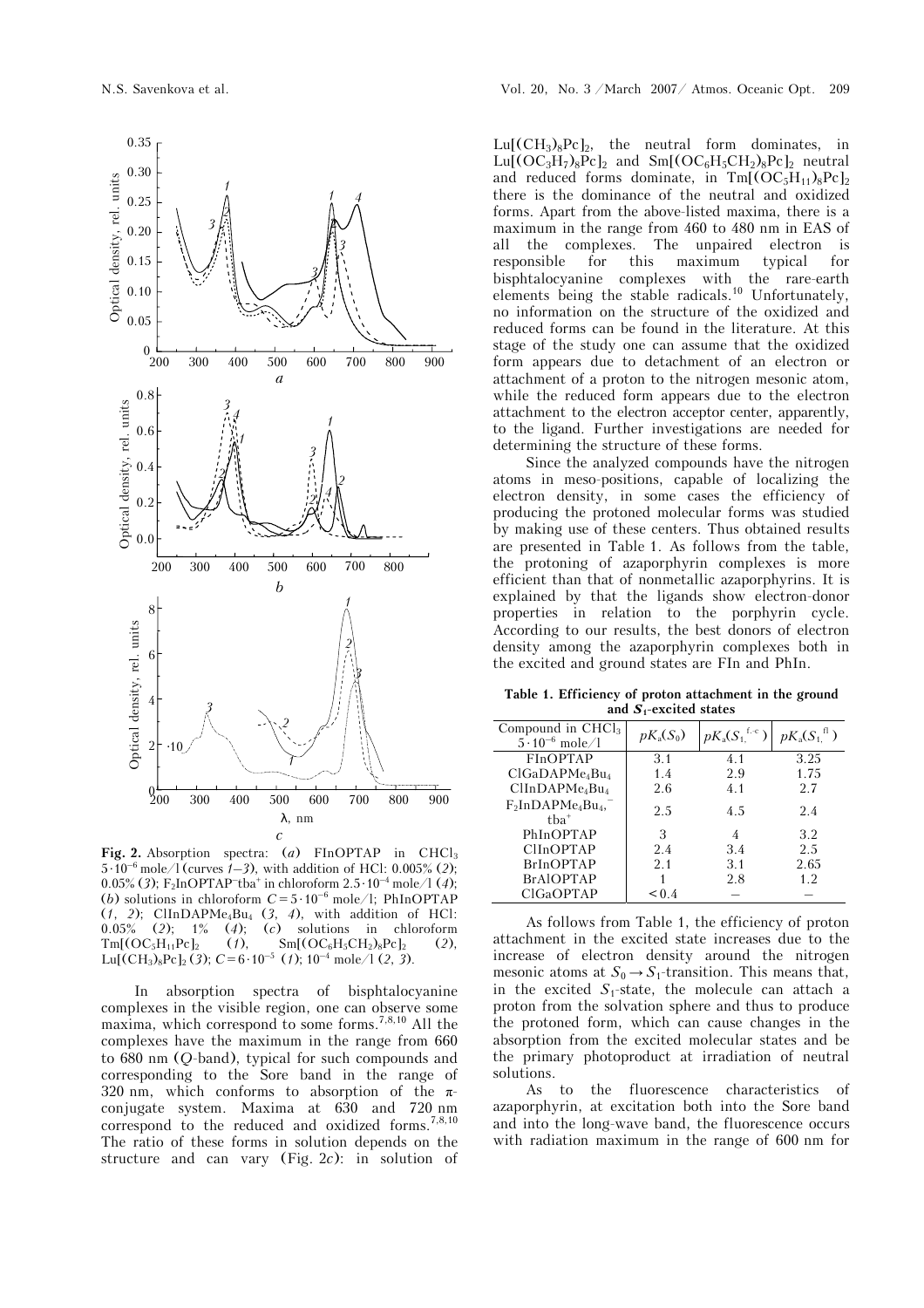diazaporphyrins and 660 nm for tetraazaporphyrins (Fig. 3*à*).



**Fig. 3.** Fluorescence spectra of solutions: (*à*) in chloroform  $C = 5 \cdot 10^{-6}$  mole/l  $CIGaDAPMe<sub>4</sub>Bu<sub>4</sub>$  (1, 2); ClInDAPM $e_4Bu_4$  (3); FInOPTAP (4, 5). With addition of HCl 0.05%  $(2, 3)$ ;  $\lambda_{\text{exc}} = 385$   $(1, 2)$ ; 400  $(3)$ ; 625 nm  $(4, 5)$ . The band intensity is increased 10 times (*3*, *4*, *5*); (*b*) in chloroform Lu[(OC3H7)8Pc]2 (*1*, *2*), Tm[(OC5H11)8Pc]2 (*3*); λexc = 360 (*1*); 495 (*2*); 470 nm (*3*).

It should be noted that neutral solutions with the central Ga-atom emit much better than azaporphyrins with the central In-atom (see Fig. 3*à*). Apparently, this is connected with a large rate value of the singlet–triplet conversion constant for  $ClinDAPMe<sub>4</sub>Bu<sub>4</sub>$  as compared with  $CIGaDAPMe<sub>4</sub>Bu<sub>4</sub>$ because In-atom is heavier.<sup>12</sup>

In analyzing the fluorescence spectra of acidified azaporphyrin solutions, one can note that the fluorescence intensity reduces at transition to the ionic form. For instance, if the acid content exceeds one or more percent in the solution of FInOPTAP, the fluorescence is completely quenched to zero. In case of diazaporphyrin complex with Ga, not only neutral but also the cationic form emits at yet longer wavelengths with  $\lambda_{\text{max}}$  = 625 nm (see Fig. 3*a*).

In studying the bisphtalocyanine fluorescence spectra (Fig. 3*b*), the multiple band-pass fluorescence is detected that corresponds to the multiple-center absorption of these compounds. The fluorescence with maxima at 708–710 nm can be referred to the neutral form. The oxidized form fluoresces with maxima at 740 and 788 nm. At excitation within the absorption band referred to the stable radical ( $\lambda \approx 480-500$  nm, see Fig. 2*c*), one can observe fluorescence with maximum at 570–585 nm (see Fig. 3*b*) that corresponds to the fluorescence of a reduced form, which is not manifested at excitation within shorter wave bands. Besides, at excitation within the Soreband, the short-wave bisphtalocyanine fluorescence is detected with maximum in the range from 400 to 450 nm (Fig. 3*b*).

#### **Limiting the high-power laser radiation**

It has been established that high-power laser radiation effect on solutions of the compounds causes a reduction of the linear transmission with the increase of the incident radiation intensity. The power density threshold of transmission reduction varies from  $5-10$  up to  $150 \text{ MW/cm}^2$  being individual for each substance (Fig. 4).



**Fig. 4.** Transmission dependence on the pump power density *T*(*W*) of high-power radiation: (*à*) XeCl-laser: PhInOPTAP  $(1, 2)$ ; Sm<sub>[</sub>(O C<sub>6</sub>H<sub>5</sub>CH<sub>2</sub>)<sub>8</sub>Pc]<sub>2</sub> (3); Lu[(CH<sub>3</sub>)<sub>8</sub>Pc]<sub>2</sub> (4);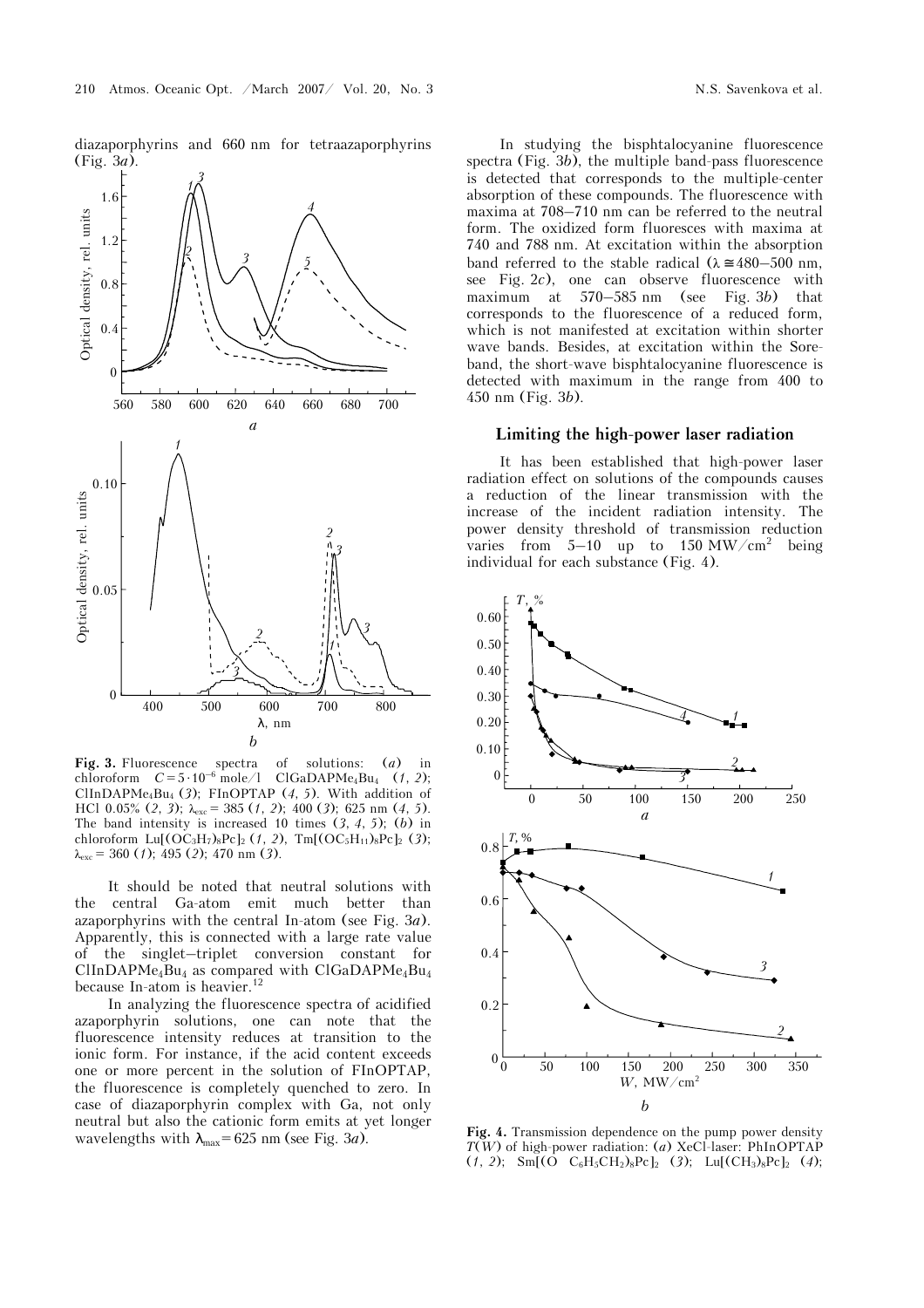addition of  $\text{HCl}$  (2); (b) the second harmonics of the Nd:YAG-laser: ClGaDAPMe<sub>4</sub>Bu<sub>4</sub> (1); Sm[(OC<sub>6</sub>H<sub>5</sub>CH<sub>2</sub>)<sub>8</sub>Pc]<sub>2</sub>  $(2)$ ; Lu[ $(CH_3)_8$ Pc]<sub>2</sub> (3).

The behavior of the attenuation curves depends on molecular structure, solvent, and on the admixtures present in it, as well as on the wavelength of laser radiation. The shape of curves for the  $T(W)$ -dependence is different: smooth curves reflect the saturation process of transmission reduction (*1*–*3*, Fig. 4*à*), there are the curves with inflection points (*4*, Fig. 4*à*), and the curves, whose transmission reduction intensifies due to the increase in radiation intensity (*2*, *3*, Fig. 4*b*). Moreover, even an increase of the transmission of the acidified solution is observed, like in the case with  $ClGaDAPMe<sub>4</sub>Bu<sub>4</sub>$  (*1*, Fig. 4*b*) in the power range from 20 to 70 MW/cm<sup>2</sup>, which then is followed by its drop at the increase of power density above  $100 \text{ MW/cm}^2$ . These peculiarities specify complexity of the limiting mechanism at change of the pump power density, which can include several processes.

 The summary of the results on OL is given in Table 2. It follows from these results that different initial transmission  $(T_0)$  of the compounds  $(30-85%)$ limit the high-power radiation in the visible or UVspectral ranges. The maximum value of LF for UVand visible regions among the bisphtalocyanine complexes is observed in  $\text{Sm}[(OC_6H_5CH_2)_8PC]_2$ . In a series of azaporphyrin derivatives, the greatest values of LF in the UV are obtained for the ionic form of PhInOPTAP. It should be noted that neutral solutions of diazaporphyrins do not limit the visible radiation, acidification increases LF, and, on the contrary, the acidified solutions of diazaporphyrins hardly limit the high-power UV-radiation, compared with the corresponding neutral solutions. Thus, the OL efficiency varies at acidifying the studied solutions, since the possibility of proton attachment in the excited state can modify the limiting mechanism.

#### **Induced absorption**

The induced absorption spectrum (IA) is presented as the residual absorption by molecules in the ground state, i.e., the curve is below the abscissa axis and as the absorption by the excited molecules – the curve is above the abscissa axis (Fig. 5). Both types of absorption are typical for azaporphyrins. For instance, the IA, such as by  $C1GaDAPMe<sub>4</sub>Bu<sub>4</sub>$ , in the *S*0-state has not only reduced intensity  $(\lambda_{\text{max}} = 595 \text{ nm})$ , but also there is an absorption related to the ionic form  $(\lambda_{\text{max}} = 605 \text{ nm})$ , i.e., when  $CIGaDAPMe<sub>4</sub>Bu<sub>4</sub>$ , in the  $S<sub>1</sub>$ -state attaches the proton from the solvent (Fig. 5*à*).

The estimates of yields to the *T*-states ( $\varphi_T$ ), presented in Table 3, well agree with the fluorescence characteristics: the least yield  $\varphi_T$  is obtained for ClGaDAPMe4Bu4, which emits more efficiently in comparison with  $CInDAPMe<sub>4</sub>Bu<sub>4</sub>$  and  $FInOPTAP$ . The protoned forms of diazaporphyrin and octaphenyltetraazaporphyrin complexes (in acidified solutions) emit less efficiently, their  $\varphi_T$  is higher in comparison with neutral form.

For bisphtalocyanine complexes, there is no molecular absorption in the *S*0-state in the excited volume, i.e., the spectrum is recorded only above the abscissa axis (see Fig. 5). It can be caused both by full 100%-molecular transition into the *T*-state, and by the existence of several forms, initially, equilibrium between them can vary owing to excitation that leads to the reduction of high-power radiation transmission. The absence of explicit absorption bands in the excited state also conforms this fact – it is non-selective, as a rule (Fig. 5*b*). It should be noted that IA intensity in the visible region increases with some delay, i.e., OL for longer pulses would be even higher.

| Compound in chloroform                  | $\lambda_{\rm exc} = 308$ nm |                |                                          | $\lambda_{\rm exc}$ = 532 nm |                |                      |
|-----------------------------------------|------------------------------|----------------|------------------------------------------|------------------------------|----------------|----------------------|
|                                         | $T_0$ , %                    | LF             | $W$ , MW $\overline{\sqrt{\text{cm}^2}}$ | $T_0$ , %                    | LF             | $W$ , MW/ $\rm cm^2$ |
| $Lu[(CH3)8Pc]2$                         | 0.35                         | $\overline{2}$ | 150                                      | 0.70                         | 2.5            | 150                  |
| $Lu[(OC3H7)8Pc]2$                       | 0.33                         | 2.5            | 150                                      | 0.83                         | 2              | 150                  |
| $Tm[(OC_5H_{11})_8Pc]_2$                | 0.55                         | 1.5            | 110                                      | 0.86                         | 3              | 350                  |
|                                         | 0.22                         | 3              | 90                                       |                              |                |                      |
| $Sm[(O C6H5CH2)8PC]_2$                  | 0.56                         | 21             | 90                                       | 0.72                         | 18             | 320                  |
|                                         | 0.33                         | 18             | 90                                       |                              |                |                      |
| $F_2InOPTAP^-tba^+$                     |                              |                |                                          | 0.72                         | 1.5            | 150                  |
| FInOPTAP                                | 0.72                         | 5              | 150                                      | 0.61                         | 2              | 150                  |
|                                         | 0.44                         | 5              | 200                                      |                              |                |                      |
| $FInOPTAP + 0.1\% HCl$                  | 0.51                         | 22             | 200                                      | 0.88                         | 1.4            | 200                  |
| <b>BrInOPTAP</b>                        | 0.44                         | 6.5            | 200                                      | 0.83                         | 3              | 200                  |
| $BrInOPTAP + 0.1\% HCl$                 |                              |                |                                          | 0.82                         | 4.5            | <b>200</b>           |
| PhInOPTAP                               | 0.58                         | 4.5            | 200                                      | 0.74                         | $\overline{4}$ | 200                  |
| $PhInOPTAP + 0.1\%$ HCl                 | 0.63                         | 31.5           | 200                                      |                              |                |                      |
| ClInOPTAP                               | 0.45                         | 4.5            | 200                                      |                              | 2.5            | 200                  |
| <b>BrAlOPTAP</b>                        | 0.44                         | 2.5            | 200                                      |                              |                |                      |
| $BrAlOPTAP + 0.1\% HCl$                 | 0.46                         | 6              | 200                                      |                              |                |                      |
| $C$ IInDAPM $e_4$ Bu <sub>4</sub>       | 0.5                          | 10.2           | 150                                      | 0.81                         | 1.05           | 150                  |
| $C$ IInDAPM $e_4$ Bu <sub>4</sub> + HCl | 0.47                         | 3.6            | 150                                      | 0.77                         | 2              | 150                  |
| ClGaDAPMe <sub>4</sub> Bu <sub>4</sub>  | 0.69                         | 3.8            | 150                                      | 0.86                         | 1.1            | 150                  |
| $ClGaDAPMe4Bu4 + HCl$                   | 0.73                         | 1.7            | 150                                      | 0.74                         | 1.2            | 150                  |

**Table 2. Characteristics of OL for bisphtalocyanine and azaporphyrin complexes in chloroform**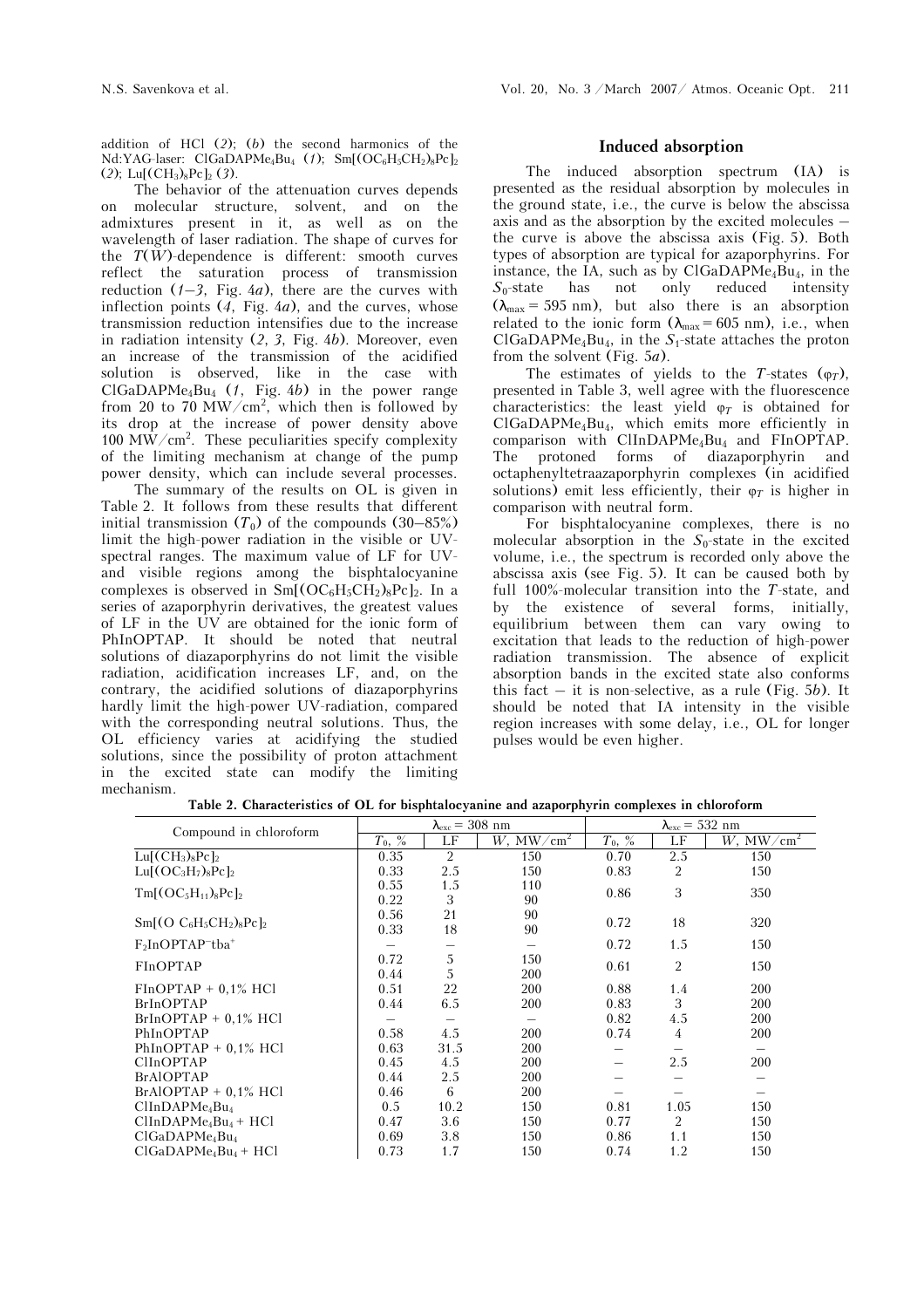| $F_2InDAPMe4Bu4-tba+$     |     | .50 | ).63 | 150 |
|---------------------------|-----|-----|------|-----|
| $F_2InDAPMe4Bu4-tba+ HCl$ |     | 150 |      | $-$ |
| $CH_3COOIn(OCH_3Ph)_8TAP$ | $-$ |     |      | 150 |
|                           |     |     |      |     |

Thus, the OL efficiency in most cases correlates with the increase of the yield to the *T*-state, i.e., the OL takes place following the mechanism of reabsorption by triplet molecules. On the other hand, the OL by solutions, for instance, by diazaporphyrins in the visible region almost does not exist (see Table 3), although the IA at 532 nm is not equal to zero, that can be connected with the shift of the ionneutral equilibrium both in singlet (see Fig. 5*à*) and triplet states.



Fig. 5. The IA spectra: (*a*) ClGaDAPMe<sub>4</sub>Bu<sub>4</sub> in CHCl<sub>3</sub>, without delay (*1*); with delay  $\approx 30$  ns (2); (*b*)  $Sm[(OC_6H_5CH_2)_8PC]_2$  in CHCl<sub>3</sub>, without delay (1); with delay ≈ 30 ns (*2*).

| Table 3. Characteristics of IA and yields to |  |
|----------------------------------------------|--|
| T-states for some azaporphyrins              |  |

| Compound in $CHCl3$                    | $\mathfrak{o}_T$ | nm<br>IΑ |
|----------------------------------------|------------------|----------|
| ClGaDAPMe <sub>4</sub> Bu <sub>4</sub> | 0.25             | 600      |
| $ClGaDAPMe4Bu4 + 1% HCl$               | 0.44             | 630      |
| $C$ InDAPM $e_4$ Bu <sub>4</sub>       | 0.60             | 640      |
| $C$ IInDAPM $e_4Bu_4 + 0.3%$ HCl       | 0.55             | 645      |
| FInOPTAP                               | 0.5              | 550      |
| $FInOPTAP + HCl$                       | $\approx$ 1      | 532      |
| $F_2InOPTAP^-tba^+$                    | 0.8              | 490      |
| <b>BrInOPTAP</b>                       | 06               | 560      |

| 150 | 0.63                    |    | 150         |     |
|-----|-------------------------|----|-------------|-----|
| 150 |                         |    |             |     |
|     | 0.72                    | 18 | 150         |     |
|     | $BrInOPTAP + 0.1 % HCl$ |    | $\approx$ 1 | 555 |
|     | PhInOPTAP               |    | 0.77        | 650 |
|     | $PhInOPTAP + DMA$       |    | 0.58        | 650 |

## **Phototransformations of the investigated complexes under the action of high-power laser excitation**

The investigated compounds undergo phototransformations at interaction with high-power laser radiation. Therefore, the paths of these transformations and their characteristics have been discussed in the study.

Considerable changes were observed in absorption spectra after irradiation of bisphtalocyanine complexes. Moreover, transformations are more effective at excitation by the XeCl-laser radiation. In this case, the absorption by neutral form is reduced and there occurs intensity redistribution in favor of the long-wave region, where, according to Refs. 7 and 10, the oxidized form absorbs (Fig. 6*à*).



**Fig. 6.** Absorption spectra: (*a*) Lu $\text{[CH}_3\text{)}_8\text{Pc}_2$  in CHCl<sub>3</sub> before (*1*) and after (*2*, *3*) irradiation by the XeCl-laser.  $E_{\text{abs}} = 662$  (2); 1600 mJ/cm<sup>3</sup> (3).  $C = 10^{-4}$  mole/l; (*b*) ClInDAPMe<sub>4</sub>Bu<sub>4</sub> in CHCl<sub>3</sub> before (*1*) and after (*2*, *3*, *4*) irradiation by the XeCl-laser (*W* ~45 MW/cm<sup>2</sup>).  $E_{\text{abs}} =$ 905 (2); 1810 (3); 3320 mJ/cm<sup>3</sup> (4).  $C = 5 \cdot 10^{-6}$  mole/l.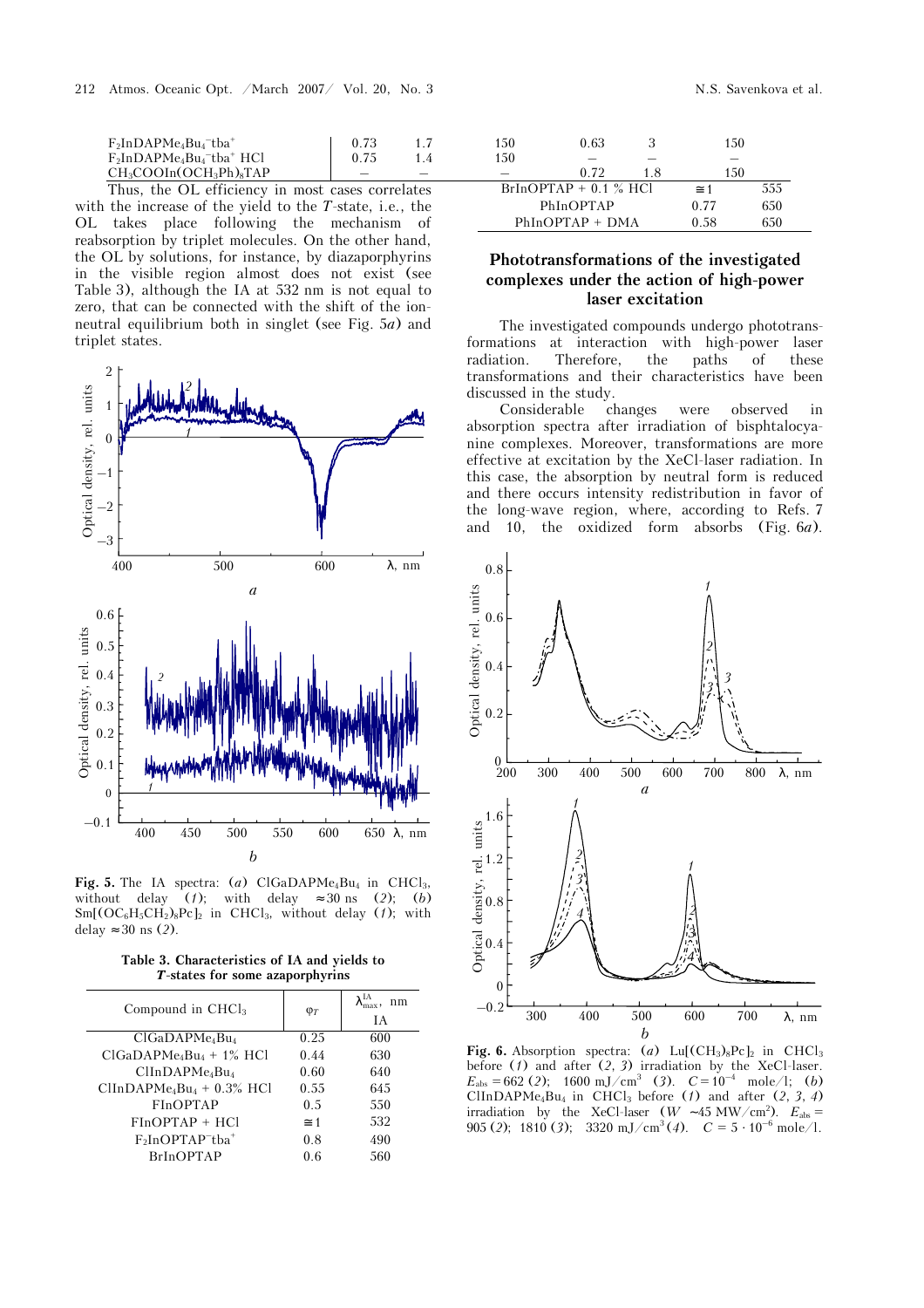Qualitatively similar changes are observed in the diazaporphyrin derivatives, absorption and emission of neutral solutions are shifted to the cationic form due to the irradiation (Fig. 6*b*). As follows from Table 4, the neutral form experiences more effective phototransformations in comparison with the cationic one. Coincidence of quantum yields of the phototransformations of diazaporphyrin complexes with In and Ga shows that these transformations (from neutral to the cationic form) take place not in the triplet (see Table 3) but in the singlet  $S_1$ -state that is also confirmed by the IA-spectra (see Fig. 5*à*).

 In studying the bisphtalocyanine complexes, it should be noted that both forms are more photostable at high-power UV-excitation ( $\approx 150 \text{ MW/cm}^2$ ) than at  $W = 10 \text{ MW/cm}^2$  (see Table 4). The lutecium complexes are more photostable at irradiation by the XeCl-laser in comparison with other studied compounds. Qualitatively similar phototransformations can be observed at irradiation by the second harmonic of the Nd:YAG-laser, but with lower efficiency, than at irradiation by the XeCl-laser radiation (see Table 3).

It should be noted that efficiency of phototransformations for the investigated compounds reduces at increase in the exciting radiation intensity (see Table 4). It is in a good agreement with the effect of limiting high-power laser radiation, since the excited state lifetime with possible photoreactions or phototransformations is reduced due to the highintensity irradiation because of its depopulation through the reabsorption channel.

|  |  | Table 4. Quantum yield values of phototransformations |
|--|--|-------------------------------------------------------|
|--|--|-------------------------------------------------------|

| Compound in $CHCl3$                    | $\varphi$ <sup>532</sup>  | $\phi^{308}$                                         |
|----------------------------------------|---------------------------|------------------------------------------------------|
| $Lu[(CH_3)_8Pc]$ <sub>2</sub> (NF)     |                           | $2.2 \cdot 10^{-4}$ (300) $2.45 \cdot 10^{-2}$ (150) |
| $10^{-4}$ mole $/1$                    |                           | $6.2 \cdot 10^{-4}$ (35) $4.6 \cdot 10^{-2}$ (10)    |
| Lu[ $(CH_3)_8$ Pc] <sub>2</sub> (IF)   |                           | $1.2 \cdot 10^{-2}$ (10)                             |
| $10^{-4}$ mole/l+HCl                   |                           |                                                      |
| $Lu[(OC3H7)8Pc]2 (NF)$                 |                           | $5 \cdot 10^{-2}$ (150)                              |
| $10^{-4}$ mole/1                       |                           | $8.2 \cdot 10^{-2}$ (10)                             |
| Lu $[ (OC3H7)8PC2 (IF)$                |                           | $1.5 \cdot 10^{-2}$ (150)                            |
| $10^{-4}$ mole/1 + HCl                 |                           | $5.5 \cdot 10^{-2} (20)$                             |
| $\rm Sm[(O~C_6H_5CH_2)_8Pc]_2(NF)$     | $9 \cdot 10^{-3}$ (330)   | $5.2 \cdot 10^{-2}$ (100)                            |
| $5 \cdot 10^{-5}$ mole/1               |                           | $5.9 \cdot 10^{-2}$ (20)                             |
| $Tm[(OC_5H_{11})_8Pc]_2(NF)$           | $1.2 \cdot 10^{-3}$ (90)  | $2.3 \cdot 10^{-2}$ (85)                             |
| $5 \cdot 10^{-5}$ mole/1               |                           | $2.5 \cdot 10^{-2}$ (15)                             |
| $F_2InOPTAP^-tba^+(NF)$                | $6.5 \cdot 10^{-2}$ (350) |                                                      |
| $10^{-4}$ mole/1                       | $1.6 \cdot 10^{-1}$ (35)  |                                                      |
| PhInOPTAP (NF)                         |                           | $5.3 \cdot 10^{-3}$ (150)                            |
| $10^{-4}$ mole/1                       |                           |                                                      |
| PhInOPTAP (IF)                         |                           | $4.9 \cdot 10^{-3}$ (150)                            |
| $10^{-4}$ mole/1 +HCl                  |                           |                                                      |
| $C$ IInDAPM $e_4$ Bu <sub>4</sub>      |                           | $2.3 \cdot 10^{-3}$ (45)                             |
| $2 \cdot 10^{-4}$ mole/1               |                           |                                                      |
| ClGaDAPMe <sub>4</sub> Bu <sub>4</sub> |                           | $2.5 \cdot 10^{-3}$ (45)                             |
| $10^{-5}$ mole/1                       |                           |                                                      |
| ClInDAPMe <sub>4</sub> Bu <sub>4</sub> |                           | $9.14 \cdot 10^{-4}$ (45)                            |
| $5 \cdot 10^{-6}$ mole/1 +HCl          |                           |                                                      |
| ClGaDAPMe <sub>4</sub> Bu <sub>4</sub> |                           | $1.8 \cdot 10^{-3}$ (45)                             |
| $5 \cdot 10^{-6}$ mole/1 +HCl          |                           |                                                      |
| $CH_3COOIn(OCH_3Ph)_8TAP$              | $6.9 \cdot 10^{-5}$ (300) |                                                      |

 $10^{-4}$  mole/1

N o t e . Numbers in parenthesis denote excitation intensity,  $MW/cm<sup>2</sup>$ .

Thus, the study of azaporphyrin solutions in chloroform have shown that the phototransformations occurring in them yield the production of ionic forms, i.e., proton attachment to the nitrogen mesonic atom owing to the increase of the basicity at excitation. The traces of HCl supplying the protons into the solution, apparently, are formed at irradiation of chloroform by laser radiation. Since the cationic forms limit the high-power laser radiation better than neutral ones, the LF of irradiated solutions, where the cations are formed, does not grow compared with the solutions that were not irradiated. On the whole, the values of the quantum yields of phototransformations have the same order of magnitude as that of the laser active media, i.e.,  $\approx 10^{-3}$  that makes it possible to use these compounds for limiting high-power laser radiation.

## **Conclusions**

Thus, investigation of the spectral characteristics of luminescence of stationary and short-lived states, efficiency of producing ionic forms, as well as phototransformations of the compounds studied aimed at applying them as limiters of highpower laser radiation in the UV- and visible spectral regions have allowed us to draw the following conclusions:

1. Metals with the extraligand substituents do not directly take part in the electronic transitions in the visible and near UV-regions, however, they effect the spectral properties through the inductive effect and especially, the photophysical, nonlinear optical, and photochemical characteristics of the compounds (efficiency of proton attachment, yield of transitions to the triplet states, quantum yields of phototransformations, and LF).

2. The variety of forms has been established for solutions of bisphtalocyanine complexes both in the ground and in the excited states.

3. It is shown that production of ionic forms by attachment of a proton to one of the nitrogen mesonic atoms and of the oxidized forms in bisphtalocyanine complexes change the transmission of solutions at high-power excitation and takes part in the further irreversible phototransformations.

4. One can observe the correlation of the yield of transitions to the *T*-states and the OL effects for the cases of neutral and ionic forms of azaporphyrin complexes, which assume the involvement of T-states into the reabsorption of the high-power laser radiation.

5. Increase in the IA intensity in bisphtalocyanines with the increase in delay time, points to the possibility of using the compounds for